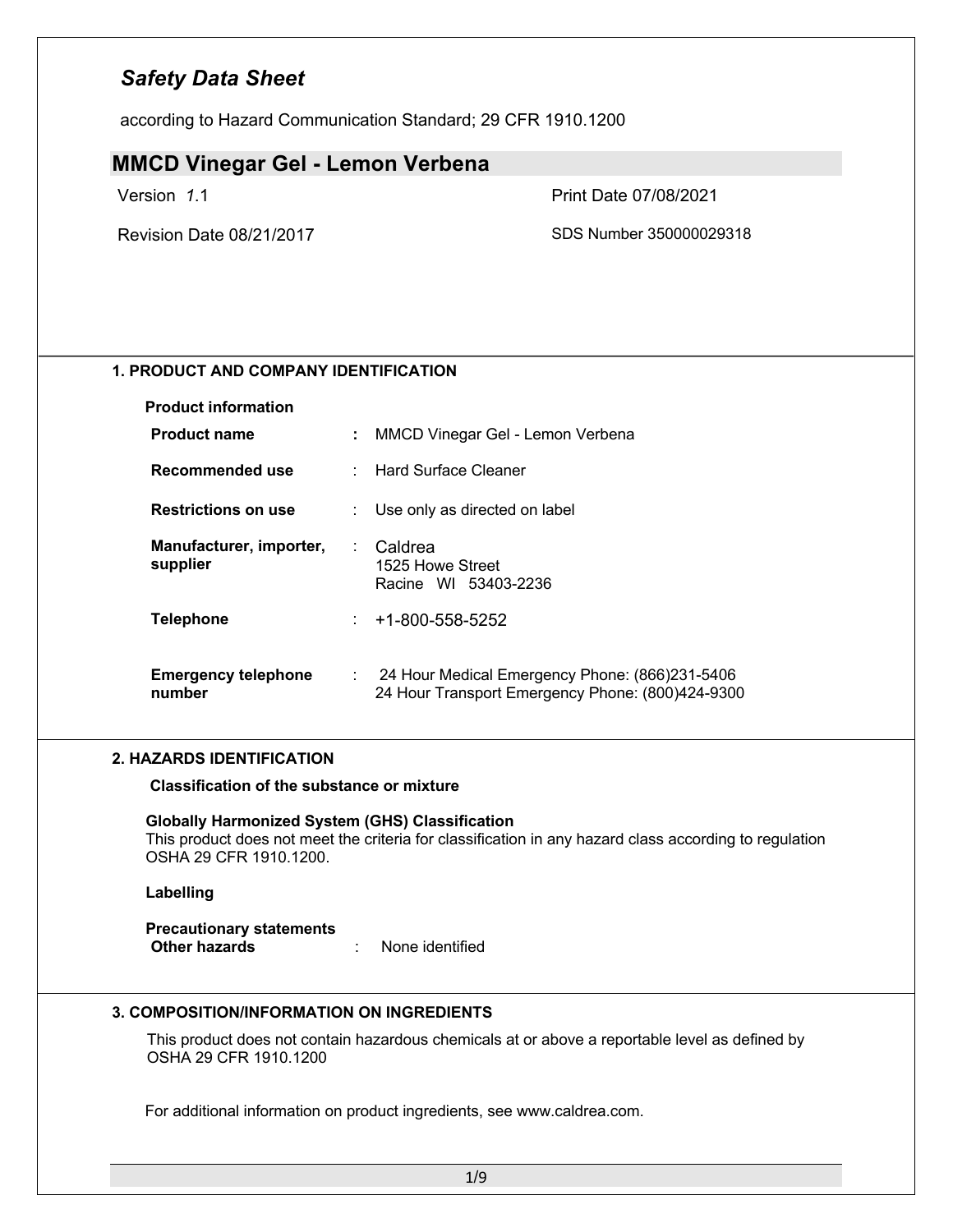according to Hazard Communication Standard; 29 CFR 1910.1200

### **MMCD Vinegar Gel - Lemon Verbena**

Version *1*.1 Print Date 07/08/2021

Revision Date 08/21/2017 SDS Number 350000029318

### **4. FIRST AID MEASURES**

#### **Description of first aid measures**

| Eye contact         | : No special requirements  |
|---------------------|----------------------------|
| <b>Skin contact</b> | : No special requirements  |
| <b>Inhalation</b>   | : No special requirements. |
| Ingestion           | : No special requirements  |

#### **Most important symptoms and effects, both acute and delayed**

| Eyes              | : No adverse effects expected when used as directed. |
|-------------------|------------------------------------------------------|
| Skin effect       | : No adverse effects expected when used as directed. |
| <b>Inhalation</b> | : May cause respiratory tract irritation.            |
| Ingestion         | : No adverse effects expected when used as directed. |

### **Indication of any immediate medical attention and special treatment needed**

See Description of first aid measures unless otherwise stated.

### **5. FIREFIGHTING MEASURES**

| Suitable extinguishing<br>media         | Use water spray, alcohol-resistant foam, dry chemical or<br>carbon dioxide. |
|-----------------------------------------|-----------------------------------------------------------------------------|
| Specific hazards during<br>firefighting | : Container may melt and leak in heat of fire.                              |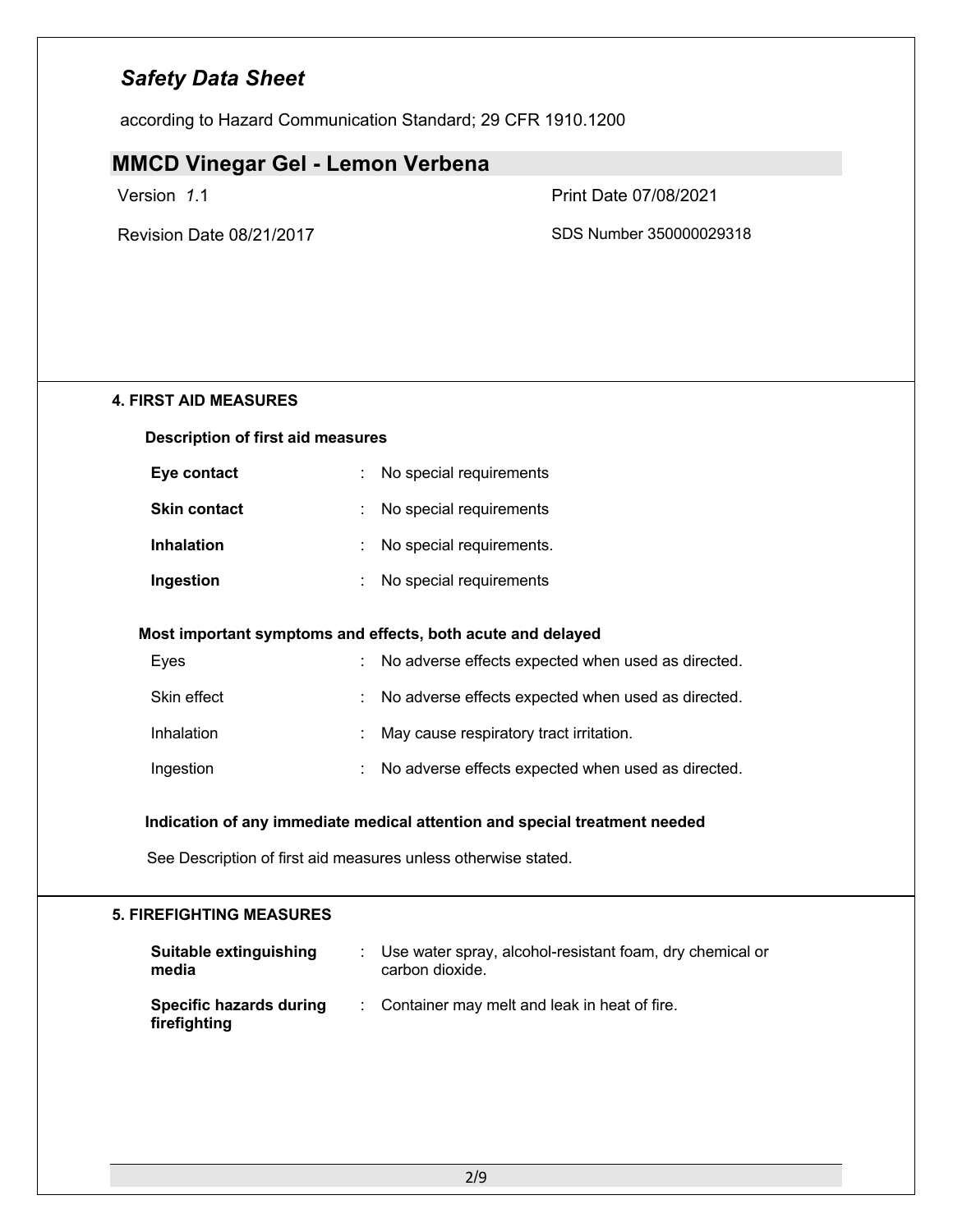| <b>MMCD Vinegar Gel - Lemon Verbena</b>                            |                                                                                                                                                                                                        |
|--------------------------------------------------------------------|--------------------------------------------------------------------------------------------------------------------------------------------------------------------------------------------------------|
| Version 1.1                                                        | Print Date 07/08/2021                                                                                                                                                                                  |
|                                                                    |                                                                                                                                                                                                        |
| Revision Date 08/21/2017                                           | SDS Number 350000029318                                                                                                                                                                                |
| <b>Further information</b>                                         | Fight fire with normal precautions from a reasonable distance.<br>Standard procedure for chemical fires. Wear full protective<br>clothing and positive pressure self-contained breathing<br>apparatus. |
| <b>6. ACCIDENTAL RELEASE MEASURES</b>                              |                                                                                                                                                                                                        |
| <b>Personal precautions</b>                                        | : Wash thoroughly after handling.                                                                                                                                                                      |
| <b>Environmental</b><br>precautions                                | Outside of normal use, avoid release to the environment.                                                                                                                                               |
| <b>Methods and materials</b><br>for containment and<br>cleaning up | Dike large spills.<br>Clean residue from spill site.                                                                                                                                                   |
| <b>7. HANDLING AND STORAGE</b>                                     |                                                                                                                                                                                                        |
| <b>Handling</b>                                                    |                                                                                                                                                                                                        |
| <b>Precautions for safe</b><br>handling                            | Avoid contact with skin, eyes and clothing.<br>For personal protection see section 8.<br>KEEP OUT OF REACH OF CHILDREN AND PETS.                                                                       |
| <b>Advice on protection</b><br>against fire and explosion          | Normal measures for preventive fire protection.                                                                                                                                                        |
| 8. EXPOSURE CONTROLS/PERSONAL PROTECTION                           |                                                                                                                                                                                                        |
| <b>Occupational Exposure Limits</b>                                |                                                                                                                                                                                                        |
| unless noted in the table above.                                   | ACGIH or OSHA exposure limits have not been established for this product or reportable ingredients                                                                                                     |
| Personal protective equipment                                      |                                                                                                                                                                                                        |
| <b>Respiratory protection</b>                                      | No special requirements.<br>÷                                                                                                                                                                          |
| <b>Hand protection</b>                                             | No special requirements.                                                                                                                                                                               |
|                                                                    |                                                                                                                                                                                                        |
|                                                                    |                                                                                                                                                                                                        |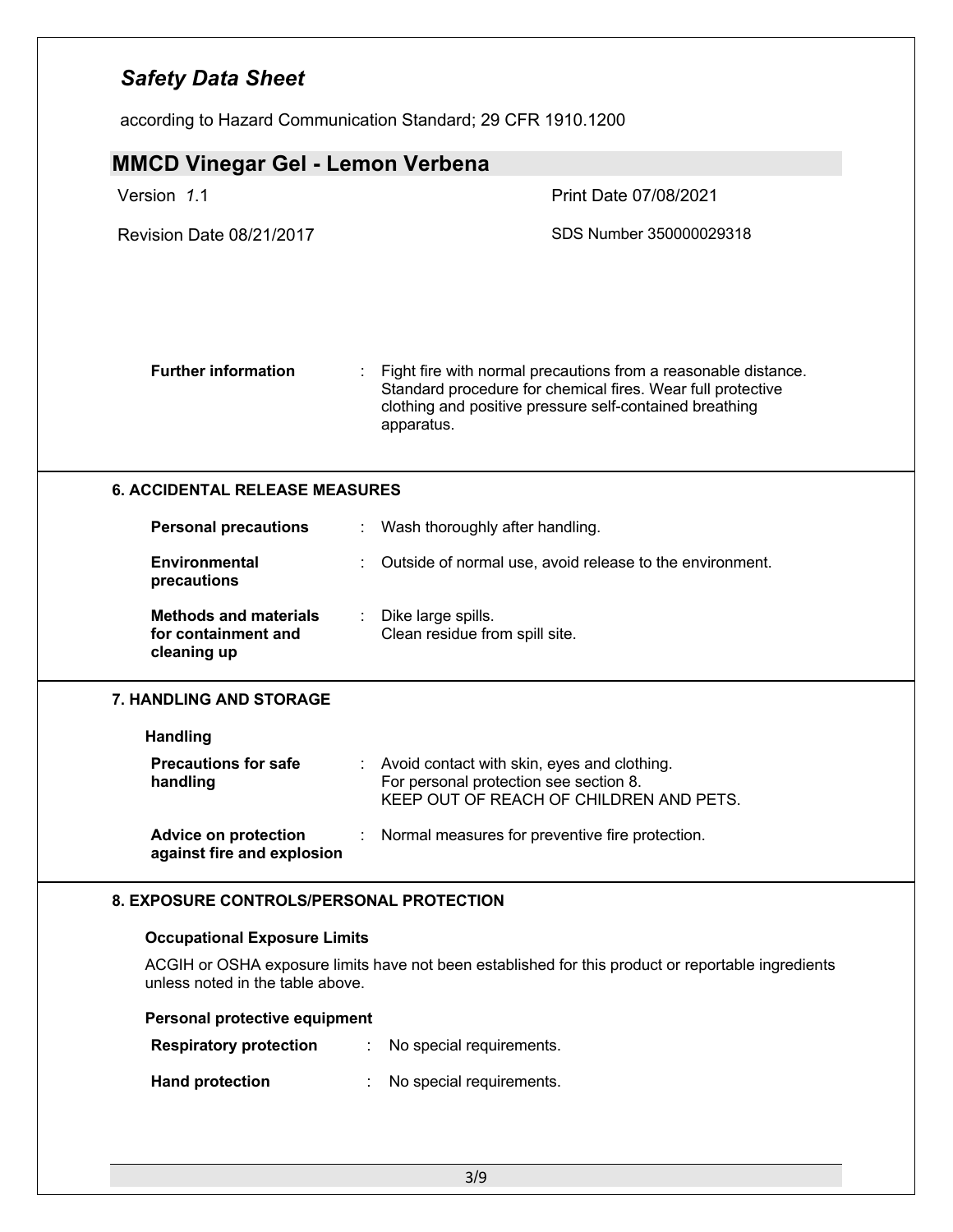| Version 1.1                                |   |                                                                                                           | Print Date 07/08/2021   |
|--------------------------------------------|---|-----------------------------------------------------------------------------------------------------------|-------------------------|
| Revision Date 08/21/2017                   |   |                                                                                                           | SDS Number 350000029318 |
| Eye protection                             | ÷ | No special requirements.                                                                                  |                         |
| Skin and body protection                   | ÷ | No special requirements.                                                                                  |                         |
| <b>Hygiene measures</b>                    | ÷ | Handle in accordance with good industrial hygiene and safety<br>practice. Wash thoroughly after handling. |                         |
| 9. PHYSICAL AND CHEMICAL PROPERTIES        |   |                                                                                                           |                         |
| Form                                       |   | gel                                                                                                       |                         |
| Color                                      |   | white                                                                                                     |                         |
| <b>Odour</b>                               |   | Citrus                                                                                                    |                         |
| <b>Odour Threshold</b>                     |   | : Test not applicable for this product type                                                               |                         |
| pH                                         |   | $: 3.3 - 3.7$<br>at $(25 °C)$                                                                             |                         |
| <b>Melting point/freezing point</b>        |   | 0C                                                                                                        |                         |
| Initial boiling point and<br>boiling range |   | : 100 C                                                                                                   |                         |
| <b>Flash point</b>                         |   | : does not flash                                                                                          |                         |
| <b>Evaporation rate</b>                    |   | : Test not applicable for this product type                                                               |                         |
| Flammability (solid, gas)                  |   | : The product is not flammable.                                                                           |                         |
| explosive limits                           |   | Upper/lower flammability or : Test not applicable for this product type                                   |                         |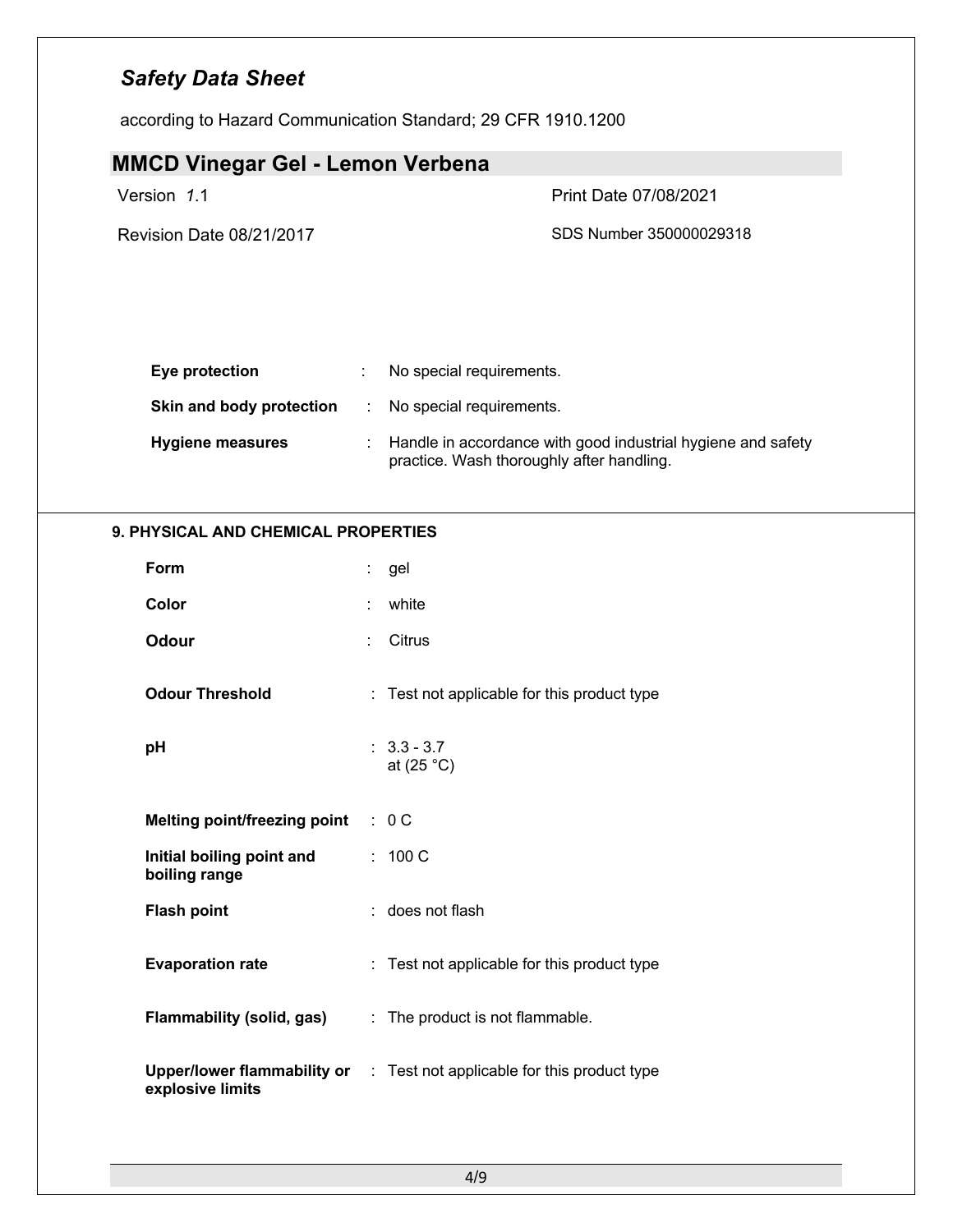| <b>MMCD Vinegar Gel - Lemon Verbena</b>                           |                                                                                                               |
|-------------------------------------------------------------------|---------------------------------------------------------------------------------------------------------------|
| Version 1.1                                                       | Print Date 07/08/2021                                                                                         |
| Revision Date 08/21/2017                                          | SDS Number 350000029318                                                                                       |
|                                                                   |                                                                                                               |
|                                                                   |                                                                                                               |
| Vapour pressure                                                   | $:$ at 25 C<br>Test not applicable for this product type                                                      |
| Vapour density                                                    | : Test not applicable for this product type                                                                   |
| <b>Relative density</b>                                           | : 1 g/cm3 at $25 C$                                                                                           |
| Solubility(ies)                                                   | : completely soluble                                                                                          |
| Partition coefficient: n-<br>octanol/water                        | : Test not applicable for this product type                                                                   |
| <b>Auto-ignition temperature</b>                                  | : does not ignite                                                                                             |
|                                                                   | <b>Decomposition temperature</b> : Test not applicable for this product type                                  |
| Viscosity, dynamic                                                | $: 3,000 - 8,000$ cps<br>at 25 C                                                                              |
| <b>Viscosity, kinematic</b>                                       | : Test not applicable for this product type                                                                   |
| <b>Oxidizing properties</b>                                       | : Test not applicable for this product type                                                                   |
| <b>Volatile Organic</b><br><b>Compounds</b><br>Total VOC (wt. %)* | : 1% - additional exemptions may apply<br>*as defined by US Federal and State Consumer Product<br>Regulations |
| <b>Other information</b>                                          | : None identified                                                                                             |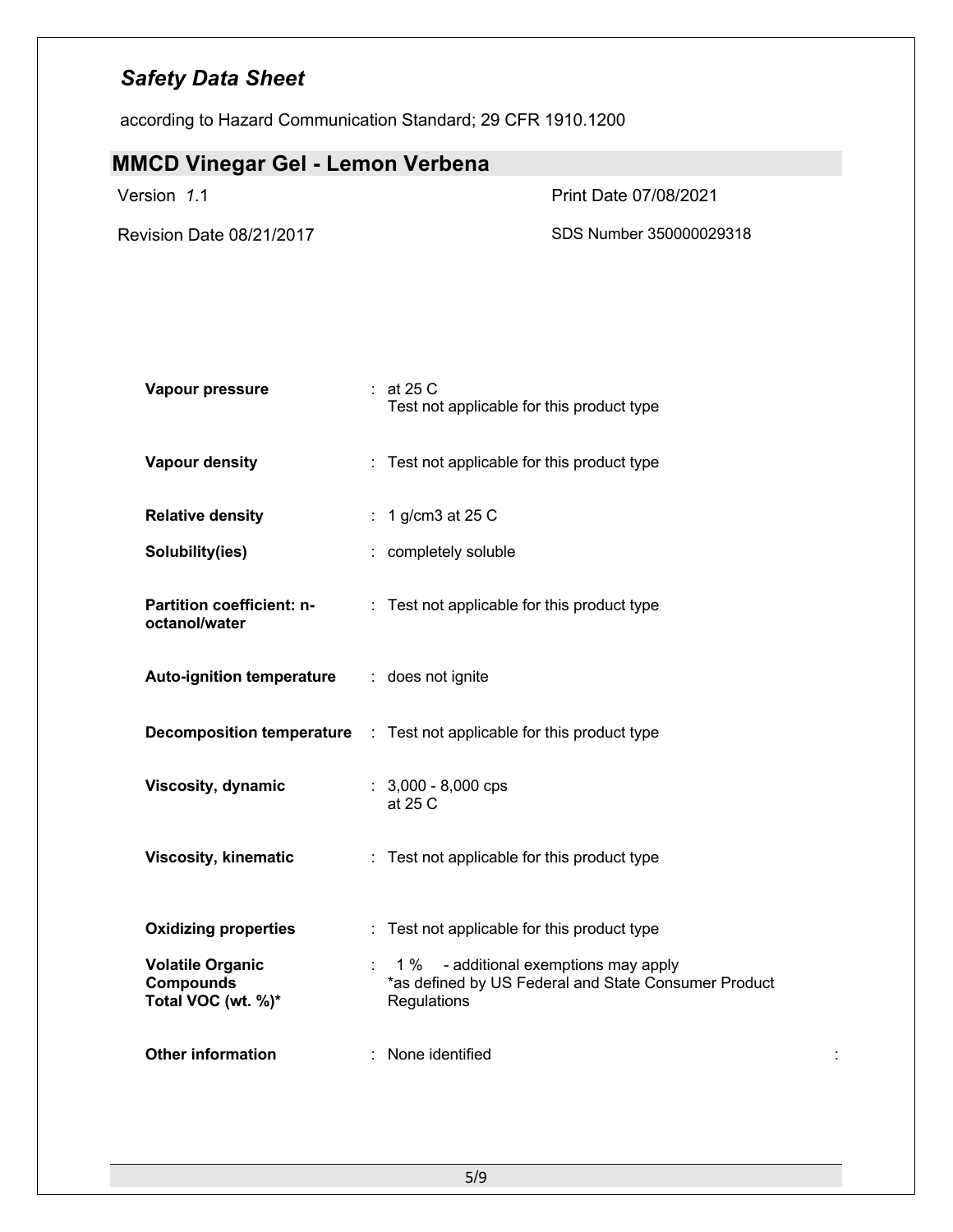according to Hazard Communication Standard; 29 CFR 1910.1200

## **MMCD Vinegar Gel - Lemon Verbena**

Version *1*.1 Print Date 07/08/2021

Revision Date 08/21/2017 SDS Number 350000029318

### **10. STABILITY AND REACTIVITY**

| <b>Reactivity</b>                            | : Do not mix with bleach or any other household cleaners.                       |
|----------------------------------------------|---------------------------------------------------------------------------------|
| <b>Chemical stability</b>                    | : Stable under recommended storage conditions.                                  |
| <b>Possibility of hazardous</b><br>reactions | : Stable under recommended storage conditions.                                  |
| <b>Conditions to avoid</b>                   | $\therefore$ Direct sources of heat.                                            |
| Incompatible materials                       | : None known.                                                                   |
| <b>Hazardous decomposition</b><br>products   | : Thermal decomposition can lead to release of irritating gases<br>and vapours. |

### **11. TOXICOLOGICAL INFORMATION**

| <b>Acute oral toxicity</b>       |  | : $LD50 > 5000$ mg/kg |
|----------------------------------|--|-----------------------|
| <b>Acute inhalation toxicity</b> |  | : $LC50 > 10$ mg/L    |
| <b>Acute dermal toxicity</b>     |  | : LD50 $>$ 5000 mg/kg |

| <b>GHS Properties</b> | <b>Classification</b>      | <b>Routes of entry</b>     |
|-----------------------|----------------------------|----------------------------|
| Acute toxicity        | No classification proposed | Oral                       |
| Acute toxicity        | No classification proposed | Dermal                     |
| Acute toxicity        | No classification proposed | Inhalation - Dust and Mist |
| Acute toxicity        | No classification proposed | Inhalation - Vapour        |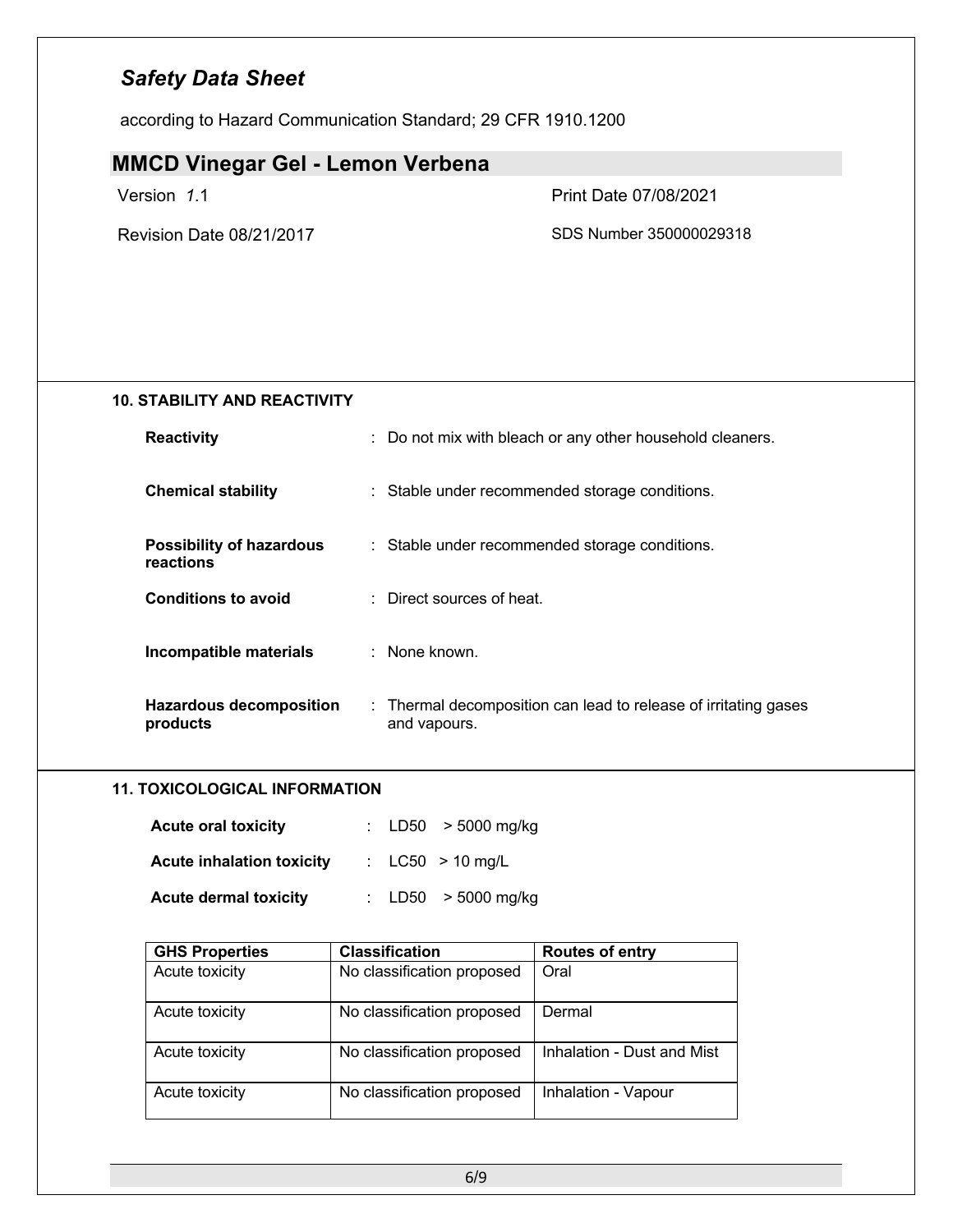according to Hazard Communication Standard; 29 CFR 1910.1200

### **MMCD Vinegar Gel - Lemon Verbena**

Version *1*.1 Print Date 07/08/2021

Revision Date 08/21/2017 SDS Number 350000029318

| Acute toxicity                                           | No classification proposed | Inhalation - Gas |
|----------------------------------------------------------|----------------------------|------------------|
| Skin corrosion/irritation                                | No classification proposed |                  |
| Serious eye<br>damage/eye irritation                     | No classification proposed |                  |
| Skin sensitisation                                       | No classification proposed |                  |
| Respiratory<br>sensitisation                             | No classification proposed |                  |
| Germ cell mutagenicity                                   | No classification proposed |                  |
| Carcinogenicity                                          | No classification proposed |                  |
| Reproductive toxicity                                    | No classification proposed |                  |
| Specific target organ<br>toxicity - single<br>exposure   | No classification proposed |                  |
| Specific target organ<br>toxicity - repeated<br>exposure | No classification proposed |                  |
| Aspiration hazard                                        | No classification proposed |                  |

**Aggravated Medical Condition**

: None known.

### **12. ECOLOGICAL INFORMATION**

**Product :** The product itself has not been tested.

#### **Toxicity**

The ingredients in this formula have been reviewed and no adverse impact to the environment is expected when used according to label directions.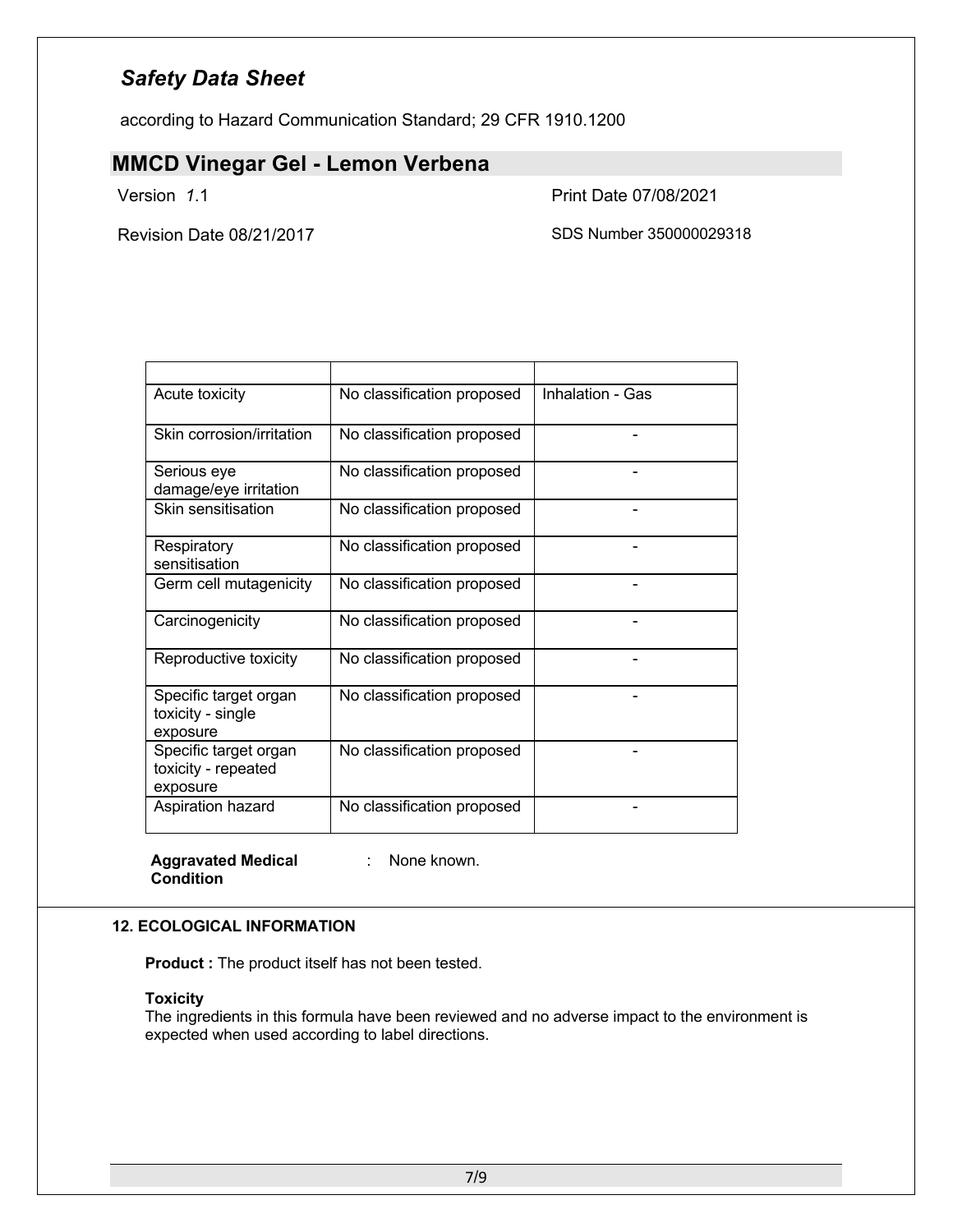| <b>MMCD Vinegar Gel - Lemon Verbena</b>                                                       |                                           |                                                                                                                            |
|-----------------------------------------------------------------------------------------------|-------------------------------------------|----------------------------------------------------------------------------------------------------------------------------|
| Version 1.1                                                                                   |                                           | Print Date 07/08/2021                                                                                                      |
| <b>Revision Date 08/21/2017</b>                                                               |                                           | SDS Number 350000029318                                                                                                    |
|                                                                                               |                                           |                                                                                                                            |
|                                                                                               |                                           |                                                                                                                            |
|                                                                                               |                                           |                                                                                                                            |
| Other adverse effects                                                                         | None known.<br>$\mathcal{L}^{\text{max}}$ |                                                                                                                            |
| <b>13. DISPOSAL CONSIDERATIONS</b>                                                            |                                           |                                                                                                                            |
|                                                                                               |                                           | Consumer may discard empty container in trash, or recycle where facilities exist.                                          |
| <b>14. TRANSPORT INFORMATION</b>                                                              |                                           |                                                                                                                            |
|                                                                                               |                                           | Please refer to the Bill of Lading/receiving documents for up-to-date shipping information.                                |
| <b>Land transport</b><br>Not classified as dangerous in the meaning of transport regulations. |                                           |                                                                                                                            |
| Sea transport<br>Not classified as dangerous in the meaning of transport regulations.         |                                           |                                                                                                                            |
| Air transport<br>Not classified as dangerous in the meaning of transport regulations.         |                                           |                                                                                                                            |
| <b>15. REGULATORY INFORMATION</b>                                                             |                                           |                                                                                                                            |
| <b>Notification status</b>                                                                    | Chemical Substance Inventory.             | All ingredients of this product are listed or are excluded from<br>listing on the U.S. Toxic Substances Control Act (TSCA) |
|                                                                                               |                                           |                                                                                                                            |
|                                                                                               |                                           |                                                                                                                            |
|                                                                                               |                                           |                                                                                                                            |
|                                                                                               |                                           |                                                                                                                            |